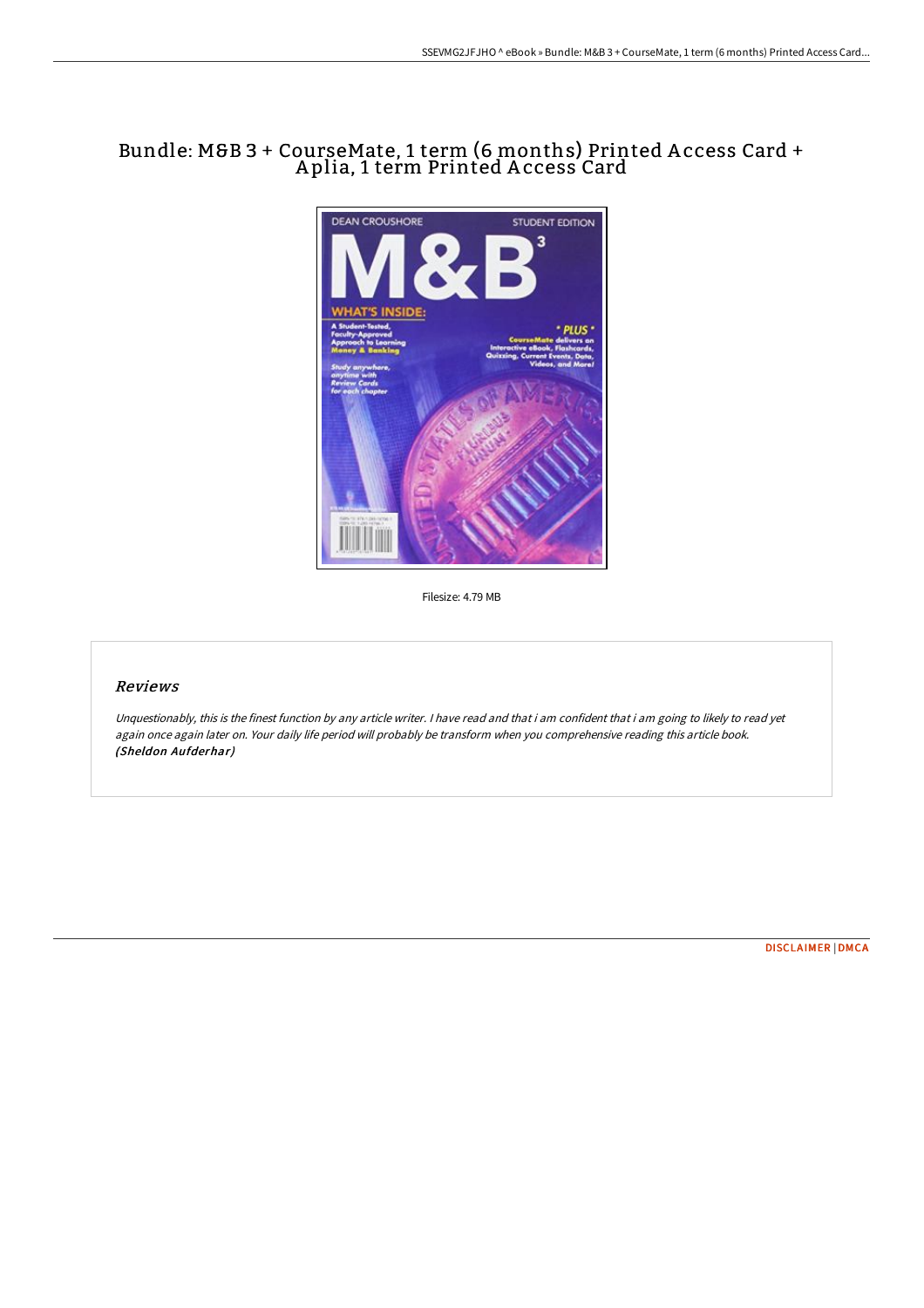# BUNDLE: M&B 3 + COURSEMATE, 1 TERM (6 MONTHS) PRINTED ACCESS CARD + APLIA, 1 TERM PRINTED ACCESS CARD



South-Western College Pub, 2014. Condition: New. book.

E Read Bundle: M&B 3 + CourseMate, 1 term (6 [months\)](http://albedo.media/bundle-m-amp-b-3-coursemate-1-term-6-months-prin.html) Printed Access Card + Aplia, 1 term Printed Access Card Online D [Download](http://albedo.media/bundle-m-amp-b-3-coursemate-1-term-6-months-prin.html) PDF Bundle: M&B 3 + CourseMate, 1 term (6 months) Printed Access Card + Aplia, 1 term Printed Access Card